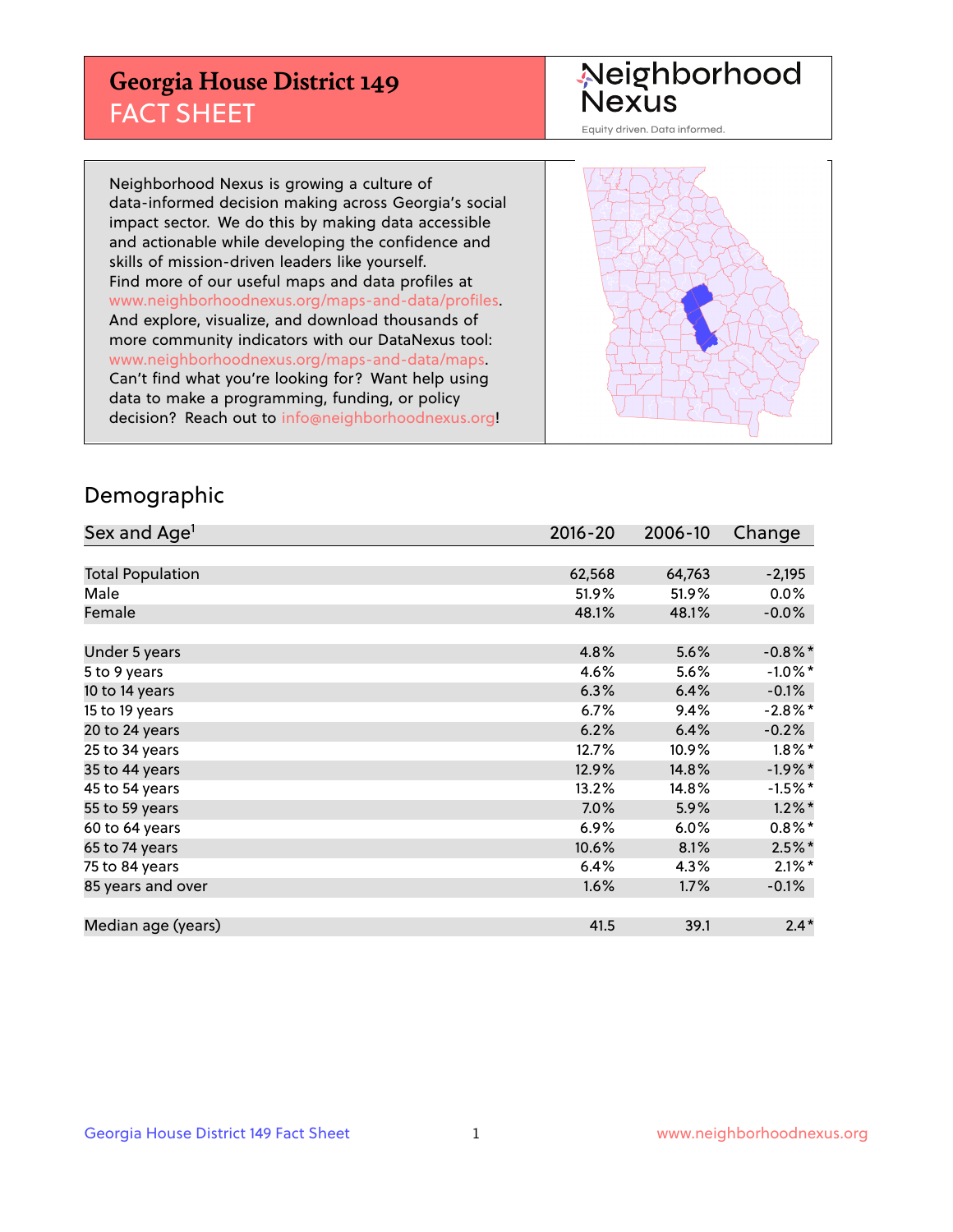## Demographic, continued...

| Race <sup>2</sup>                                            | $2016 - 20$  | 2006-10      | Change               |
|--------------------------------------------------------------|--------------|--------------|----------------------|
| <b>Total population</b>                                      | 62,568       | 64,763       | $-2,195$             |
| One race                                                     | 98.6%        | 99.4%        | $-0.7%$ *            |
| White                                                        | 62.5%        | 63.1%        | $-0.6%$              |
| <b>Black or African American</b>                             | 34.1%        | 34.8%        | $-0.7%$              |
| American Indian and Alaska Native                            | 0.1%         | 0.1%         | $-0.0%$              |
| Asian                                                        | 0.2%         | 0.4%         | $-0.2%$              |
| Native Hawaiian and Other Pacific Islander                   | 0.0%         | 0.0%         | $-0.0%$              |
| Some other race                                              | 1.7%         | 0.9%         | 0.8%                 |
| Two or more races                                            | 1.4%         | 0.6%         | 0.7%                 |
| Race alone or in combination with other race(s) <sup>3</sup> | $2016 - 20$  | 2006-10      | Change               |
| <b>Total population</b>                                      | 62,568       | 64,763       | $-2,195$             |
| White                                                        | 63.8%        | 63.5%        | 0.3%                 |
| <b>Black or African American</b>                             | 34.6%        | 35.2%        | $-0.6%$              |
| American Indian and Alaska Native                            | 0.4%         | 0.3%         | 0.2%                 |
| Asian                                                        | 0.3%         | 0.5%         | $-0.2%$              |
| Native Hawaiian and Other Pacific Islander                   |              |              |                      |
|                                                              | 0.0%<br>2.2% | 0.0%<br>1.1% | $-0.0%$<br>$1.1\%$ * |
| Some other race                                              |              |              |                      |
| Hispanic or Latino and Race <sup>4</sup>                     | $2016 - 20$  | 2006-10      | Change               |
| <b>Total population</b>                                      | 62,568       | 64,763       | $-2,195$             |
| Hispanic or Latino (of any race)                             | 5.0%         | 3.6%         | $1.4\%$ *            |
| Not Hispanic or Latino                                       | 95.0%        | 96.4%        | $-1.4%$              |
| White alone                                                  | 59.7%        | 60.7%        | $-1.0%$              |
| <b>Black or African American alone</b>                       | 34.0%        | 34.5%        | $-0.5%$              |
| American Indian and Alaska Native alone                      | 0.1%         | 0.1%         | 0.0%                 |
| Asian alone                                                  | 0.2%         | 0.4%         | $-0.3%$              |
| Native Hawaiian and Other Pacific Islander alone             | $0.0\%$      | 0.0%         | $-0.0%$              |
| Some other race alone                                        | 0.1%         | 0.2%         | $-0.1%$              |
| Two or more races                                            | 0.9%         | 0.4%         | 0.5%                 |
| U.S. Citizenship Status <sup>5</sup>                         | $2016 - 20$  | 2006-10      | Change               |
|                                                              |              |              |                      |
| Foreign-born population                                      | 2,454        | 2,369        | 86                   |
| Naturalized U.S. citizen                                     | 16.3%        | 19.6%        | $-3.3%$              |
| Not a U.S. citizen                                           | 83.7%        | 80.4%        | 3.3%                 |
|                                                              |              |              |                      |
| Citizen, Voting Age Population <sup>6</sup>                  | 2016-20      | 2006-10      | Change               |
| Citizen, 18 and over population                              | 48,622       | 48,504       | 118                  |
| Male                                                         | 50.6%        | 49.7%        | 0.9%                 |
| Female                                                       | 49.4%        | 50.3%        | $-0.9%$              |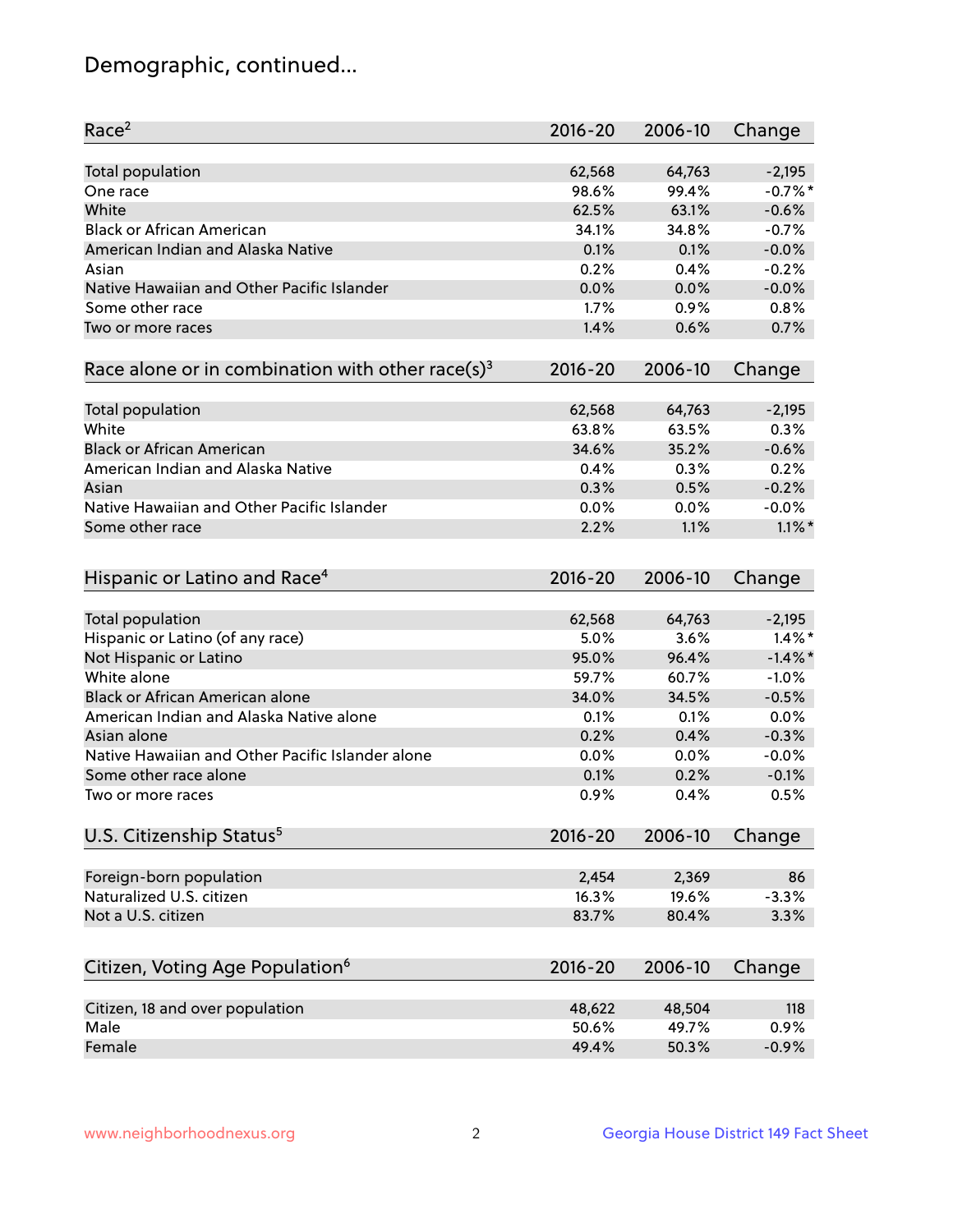#### Economic

| Income <sup>7</sup>                                 | 2016-20 | 2006-10 | Change     |
|-----------------------------------------------------|---------|---------|------------|
|                                                     |         |         |            |
| All households                                      | 21,385  | 22,507  | $-1,123*$  |
| Less than \$10,000                                  | 10.6%   | 15.6%   | $-5.0\%$ * |
| \$10,000 to \$14,999                                | 9.4%    | 10.3%   | $-0.9%$    |
| \$15,000 to \$24,999                                | 13.0%   | 15.9%   | $-3.0\%$ * |
| \$25,000 to \$34,999                                | 12.0%   | 11.8%   | 0.2%       |
| \$35,000 to \$49,999                                | 13.6%   | 13.6%   | $0.0\%$    |
| \$50,000 to \$74,999                                | 15.8%   | 17.0%   | $-1.2%$    |
| \$75,000 to \$99,999                                | 12.1%   | 8.0%    | $4.1\%$ *  |
| \$100,000 to \$149,999                              | 9.6%    | 5.5%    | 4.1%*      |
| \$150,000 to \$199,999                              | 2.2%    | 1.4%    | 0.8%       |
| \$200,000 or more                                   | 1.9%    | 0.9%    | 1.0%       |
| Median household income (dollars)                   | 40,954  | 32,147  | 8,807*     |
| Mean household income (dollars)                     | 54,996  | 43,918  | 11,078 *   |
| With earnings                                       | 64.2%   | 63.4%   | 0.8%       |
| Mean earnings (dollars)                             | 59,719  | 51,671  | 8,048*     |
| <b>With Social Security</b>                         | 42.7%   | 39.4%   | $3.3\%$ *  |
| Mean Social Security income (dollars)               | 16,920  | 12,940  | 3,980*     |
| With retirement income                              | 23.7%   | 17.0%   | $6.8\%$ *  |
| Mean retirement income (dollars)                    | 22,273  | 23,444  | $-1,171$   |
| With Supplemental Security Income                   | $8.7\%$ | 6.6%    | $2.1\%$ *  |
| Mean Supplemental Security Income (dollars)         | 9,680   | 7,635   | 2,045*     |
| With cash public assistance income                  | 4.2%    | 1.1%    | $3.1\%$ *  |
| Mean cash public assistance income (dollars)        | 877     | 2,221   | $-1,344$   |
| With Food Stamp/SNAP benefits in the past 12 months | 19.6%   | 16.3%   | $3.3\%$ *  |
|                                                     |         |         |            |
| Families                                            | 14,632  | 14,724  | $-92$      |
| Less than \$10,000                                  | 8.0%    | 9.0%    | $-1.0%$    |
| \$10,000 to \$14,999                                | 5.3%    | 5.4%    | $-0.1%$    |
| \$15,000 to \$24,999                                | 10.3%   | 15.5%   | $-5.3\%$ * |
| \$25,000 to \$34,999                                | 9.8%    | 11.2%   | $-1.4%$    |
| \$35,000 to \$49,999                                | 15.4%   | 15.4%   | 0.1%       |
| \$50,000 to \$74,999                                | 17.6%   | 21.2%   | $-3.5%$ *  |
| \$75,000 to \$99,999                                | 15.3%   | 10.9%   | $4.3\%$ *  |
| \$100,000 to \$149,999                              | 12.9%   | 8.3%    | 4.6%*      |
| \$150,000 to \$199,999                              | 3.0%    | 2.1%    | $0.9\%$    |
| \$200,000 or more                                   | 2.5%    | 1.1%    | 1.4%       |
| Median family income (dollars)                      | 51,512  | 43,312  | 8,200*     |
| Mean family income (dollars)                        | 64,033  | 52,797  | $11,235*$  |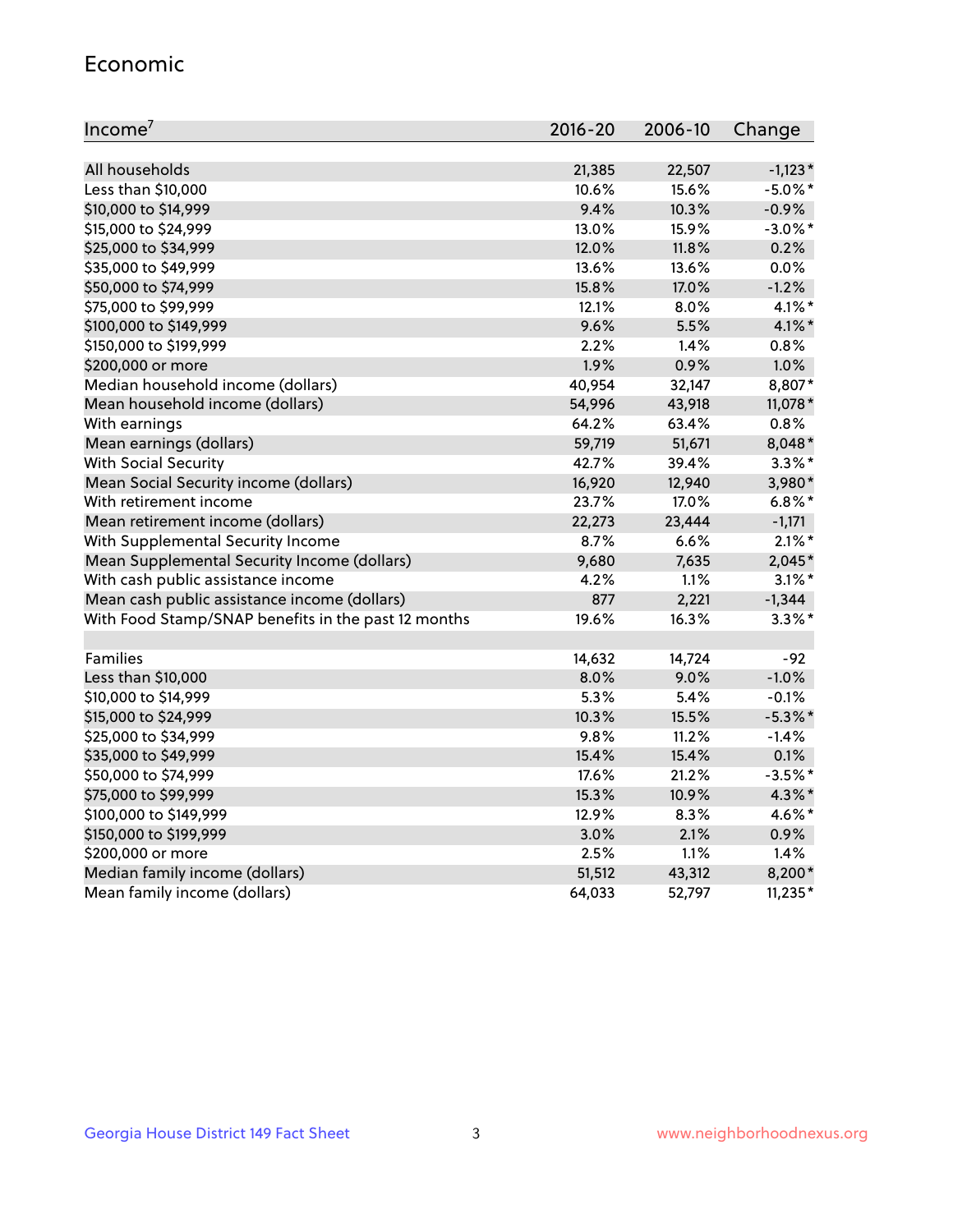## Economic, continued...

| Income, continued <sup>8</sup>                           | $2016 - 20$ | 2006-10 | Change      |
|----------------------------------------------------------|-------------|---------|-------------|
|                                                          |             |         |             |
| Nonfamily households                                     | 6,752       | 7,783   | $-1,031*$   |
| Median nonfamily income (dollars)                        | 20,402      | 15,711  | 4,690*      |
| Mean nonfamily income (dollars)                          | 31,017      | 25,820  | 5,196*      |
|                                                          |             |         |             |
| Median earnings for workers (dollars)                    | 30,815      | 26,170  | 4,646*      |
| Median earnings for male full-time, year-round workers   | 42,706      | 35,795  | $6,912*$    |
| (dollars)                                                |             |         |             |
| Median earnings for female full-time, year-round workers | 32,593      | 27,603  | 4,990*      |
| (dollars)                                                |             |         |             |
|                                                          |             |         |             |
| Per capita income (dollars)                              | 20,461      | 16,500  | $3,961*$    |
|                                                          |             |         |             |
|                                                          |             |         |             |
| Families and People Below Poverty Level <sup>9</sup>     | $2016 - 20$ | 2006-10 | Change      |
|                                                          |             |         |             |
| <b>All families</b>                                      | 17.5%       | 18.3%   | $-0.8%$     |
| With related children under 18 years                     | 24.4%       | 28.0%   | $-3.6%$     |
| With related children under 5 years only                 | 30.1%       | 31.0%   | $-0.9%$     |
| Married couple families                                  | 9.7%        | 9.6%    | 0.0%        |
| With related children under 18 years                     | 11.2%       | 11.9%   | $-0.7%$     |
| With related children under 5 years only                 | 22.0%       | 9.1%    | 12.9%       |
| Families with female householder, no husband present     | 38.7%       | 42.4%   | $-3.7%$     |
| With related children under 18 years                     | 44.5%       | 53.1%   | $-8.6%$     |
| With related children under 5 years only                 | 46.1%       | 56.9%   | $-10.9%$    |
|                                                          |             |         |             |
| All people                                               | 21.1%       | 22.1%   | $-1.0%$     |
| Under 18 years                                           | 27.7%       | 28.9%   | $-1.3%$     |
| Related children under 18 years                          | 27.7%       | 28.9%   | $-1.2%$     |
| Related children under 5 years                           | 30.5%       | 32.8%   | $-2.3%$     |
| Related children 5 to 17 years                           | 26.7%       | 27.6%   | $-0.8%$     |
| 18 years and over                                        | 19.4%       | 20.0%   | $-0.6%$     |
| 18 to 64 years                                           | 20.1%       | 19.9%   | 0.2%        |
| 65 years and over                                        | 17.1%       | 20.3%   | $-3.2%$     |
| People in families                                       | 17.6%       | 19.2%   | $-1.5%$     |
| Unrelated individuals 15 years and over                  | 38.4%       | 36.5%   | 1.9%        |
|                                                          |             |         |             |
| Non-Hispanic white people                                | 16.5%       | 13.4%   | $3.1\%$ *   |
| Black or African-American people                         | 28.8%       | 39.1%   | $-10.3\%$ * |
| Asian people                                             | 1.2%        | $0.0\%$ | 1.2%        |
| Hispanic or Latino people                                | 28.0%       | 30.7%   | $-2.7%$     |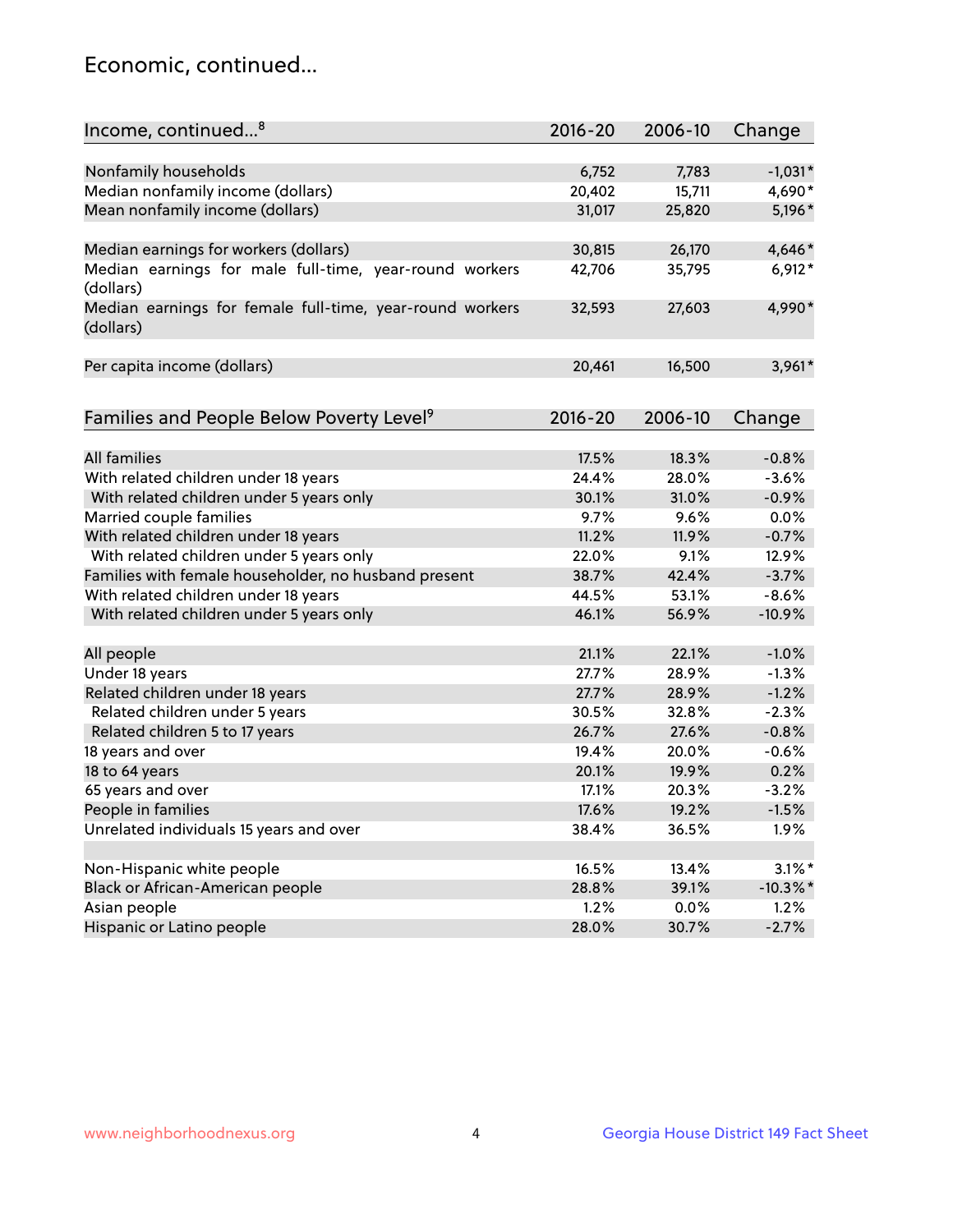## Employment

| Employment Status <sup>10</sup>                                             | $2016 - 20$ | 2006-10 | Change    |
|-----------------------------------------------------------------------------|-------------|---------|-----------|
|                                                                             |             |         |           |
| Population 16 years and over                                                | 51,953      | 52,385  | $-432$    |
| In labor force                                                              | 45.2%       | 45.6%   | $-0.3%$   |
| Civilian labor force                                                        | 45.2%       | 45.4%   | $-0.2%$   |
| Employed                                                                    | 43.0%       | 42.4%   | 0.6%      |
| Unemployed                                                                  | 2.2%        | 3.1%    | $-0.8%$   |
| <b>Armed Forces</b>                                                         | 0.0%        | 0.1%    | $-0.1%$   |
| Not in labor force                                                          | 54.8%       | 54.4%   | 0.3%      |
|                                                                             |             |         |           |
| Civilian labor force                                                        | 23,495      | 23,804  | $-309$    |
| <b>Unemployment Rate</b>                                                    | 4.9%        | 6.7%    | $-1.8%$   |
|                                                                             |             |         |           |
| Females 16 years and over                                                   | 24,931      | 25,345  | -414      |
| In labor force                                                              | 44.3%       | 44.4%   | $-0.1%$   |
| Civilian labor force                                                        | 44.3%       | 44.3%   | $-0.0%$   |
| Employed                                                                    | 41.8%       | 41.6%   | 0.2%      |
| Own children of the householder under 6 years                               | 3,359       | 3,738   | $-379$    |
| All parents in family in labor force                                        | 67.3%       | 59.2%   | 8.0%      |
|                                                                             |             |         |           |
| Own children of the householder 6 to 17 years                               | 7,689       | 8,840   | $-1,151*$ |
| All parents in family in labor force                                        | 69.3%       | 63.8%   | 5.5%      |
|                                                                             |             |         |           |
| Industry <sup>11</sup>                                                      | $2016 - 20$ | 2006-10 | Change    |
|                                                                             |             |         |           |
| Civilian employed population 16 years and over                              | 22,335      | 22,202  | 133       |
| Agriculture, forestry, fishing and hunting, and mining                      | 4.8%        | 5.4%    | $-0.7%$   |
| Construction                                                                | 5.9%        | 7.6%    | $-1.6%$   |
| Manufacturing                                                               | 17.5%       | 14.2%   | $3.3\%$ * |
| Wholesale trade                                                             | 1.6%        | 2.2%    | $-0.6%$   |
| Retail trade                                                                | 9.1%        | 9.6%    | $-0.5%$   |
| Transportation and warehousing, and utilities                               | 5.2%        | 4.3%    | 0.9%      |
| Information                                                                 | 1.3%        | 0.7%    | 0.5%      |
| Finance and insurance, and real estate and rental and leasing               | 3.4%        | 4.0%    | $-0.6%$   |
| Professional, scientific, and management, and administrative                | 3.7%        | 4.6%    | $-0.9%$   |
| and waste management services                                               |             |         |           |
| Educational services, and health care and social assistance                 | 23.8%       | 24.2%   | $-0.4%$   |
| Arts, entertainment, and recreation, and accommodation and<br>food services | 6.8%        | 5.3%    | $1.5\%$   |
| Other services, except public administration                                | 4.2%        | 5.0%    | $-0.7%$   |
| Public administration                                                       | 12.7%       | 13.0%   | $-0.2%$   |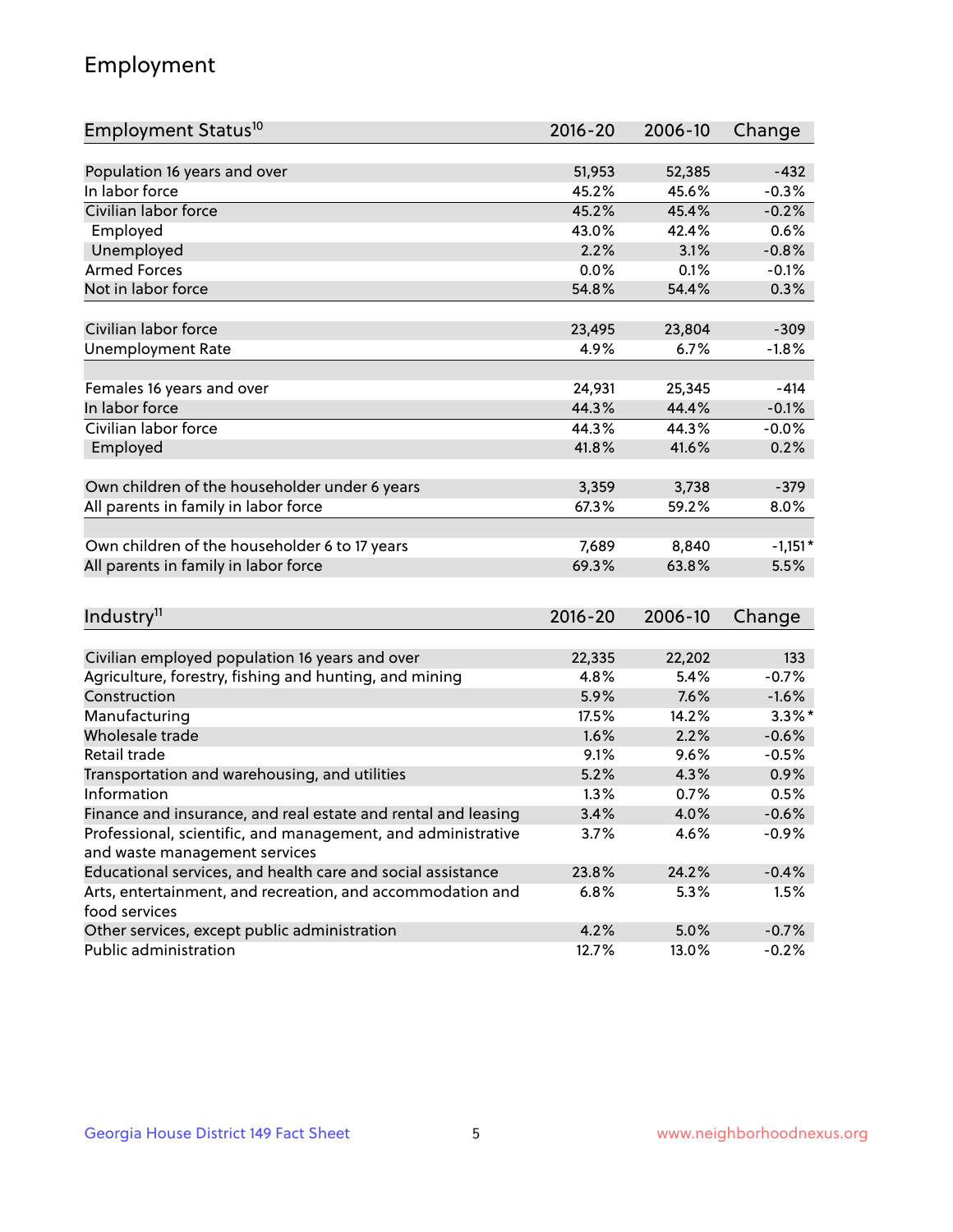## Employment, continued...

| Occupation <sup>12</sup>                                                    | $2016 - 20$ | 2006-10 | Change     |
|-----------------------------------------------------------------------------|-------------|---------|------------|
| Civilian employed population 16 years and over                              | 22,335      | 22,202  | 133        |
| Management, business, science, and arts occupations                         | 27.2%       | 25.3%   | $1.9\%$    |
| Service occupations                                                         | 17.3%       | 20.6%   | $-3.2\%$ * |
| Sales and office occupations                                                | 18.7%       | 21.1%   | $-2.4%$    |
|                                                                             |             |         | 1.5%       |
| Natural<br>and<br>resources,<br>construction,<br>maintenance<br>occupations | 16.3%       | 14.8%   |            |
| Production, transportation, and material moving occupations                 | 20.4%       | 18.3%   | 2.2%       |
| Class of Worker <sup>13</sup>                                               | $2016 - 20$ | 2006-10 | Change     |
|                                                                             |             |         |            |
| Civilian employed population 16 years and over                              | 22,335      | 22,202  | 133        |
| Private wage and salary workers                                             | 69.9%       | 67.9%   | 2.0%       |
| Government workers                                                          | 24.6%       | 27.3%   | $-2.7%$    |
| Self-employed in own not incorporated business workers                      | 5.5%        | 4.6%    | 0.8%       |
| Unpaid family workers                                                       | 0.0%        | 0.2%    | $-0.1%$    |
| Job Flows <sup>14</sup>                                                     | 2019        | 2010    | Change     |
|                                                                             |             |         |            |
| Total Jobs in district                                                      | 14,421      | 16,433  | $-2,012$   |
| Held by residents of district                                               | 42.9%       | 50.3%   | $-7.4%$    |
| Held by non-residents of district                                           | 57.1%       | 49.7%   | 7.4%       |
|                                                                             |             |         |            |
| Jobs by Industry Sector <sup>15</sup>                                       | 2019        | 2010    | Change     |
| Total Jobs in district                                                      | 14,421      | 16,433  | $-2,012$   |
| Goods Producing sectors                                                     | 17.3%       | 25.8%   | $-8.5%$    |
| Trade, Transportation, and Utilities sectors                                | 23.8%       | 16.4%   | 7.5%       |
| All Other Services sectors                                                  |             |         |            |
|                                                                             | 58.9%       | 57.9%   | 1.0%       |
| Total Jobs in district held by district residents                           | 6,192       | 8,273   | $-2,081$   |
| <b>Goods Producing sectors</b>                                              | 17.6%       | 24.7%   | $-7.1%$    |
| Trade, Transportation, and Utilities sectors                                | 13.5%       | 11.9%   | 1.7%       |
| All Other Services sectors                                                  | 68.9%       | 63.4%   | 5.4%       |
|                                                                             |             |         |            |
| Jobs by Earnings <sup>16</sup>                                              | 2019        | 2010    | Change     |
|                                                                             |             |         |            |
| Total Jobs in district                                                      | 14,421      | 16,433  | $-2,012$   |
| Jobs with earnings \$1250/month or less                                     | 27.0%       | 30.2%   | $-3.2%$    |
| Jobs with earnings \$1251/month to \$3333/month                             | 41.6%       | 46.7%   | $-5.2%$    |
| Jobs with earnings greater than \$3333/month                                | 31.4%       | 23.1%   | 8.4%       |
|                                                                             |             |         |            |
| Total Jobs in district held by district residents                           | 6,192       | 8,273   | $-2,081$   |
| Jobs with earnings \$1250/month or less                                     | 28.6%       | 32.2%   | $-3.6%$    |
| Jobs with earnings \$1251/month to \$3333/month                             | 42.1%       | 46.1%   | $-4.0%$    |
| Jobs with earnings greater than \$3333/month                                | 29.3%       | 21.8%   | 7.6%       |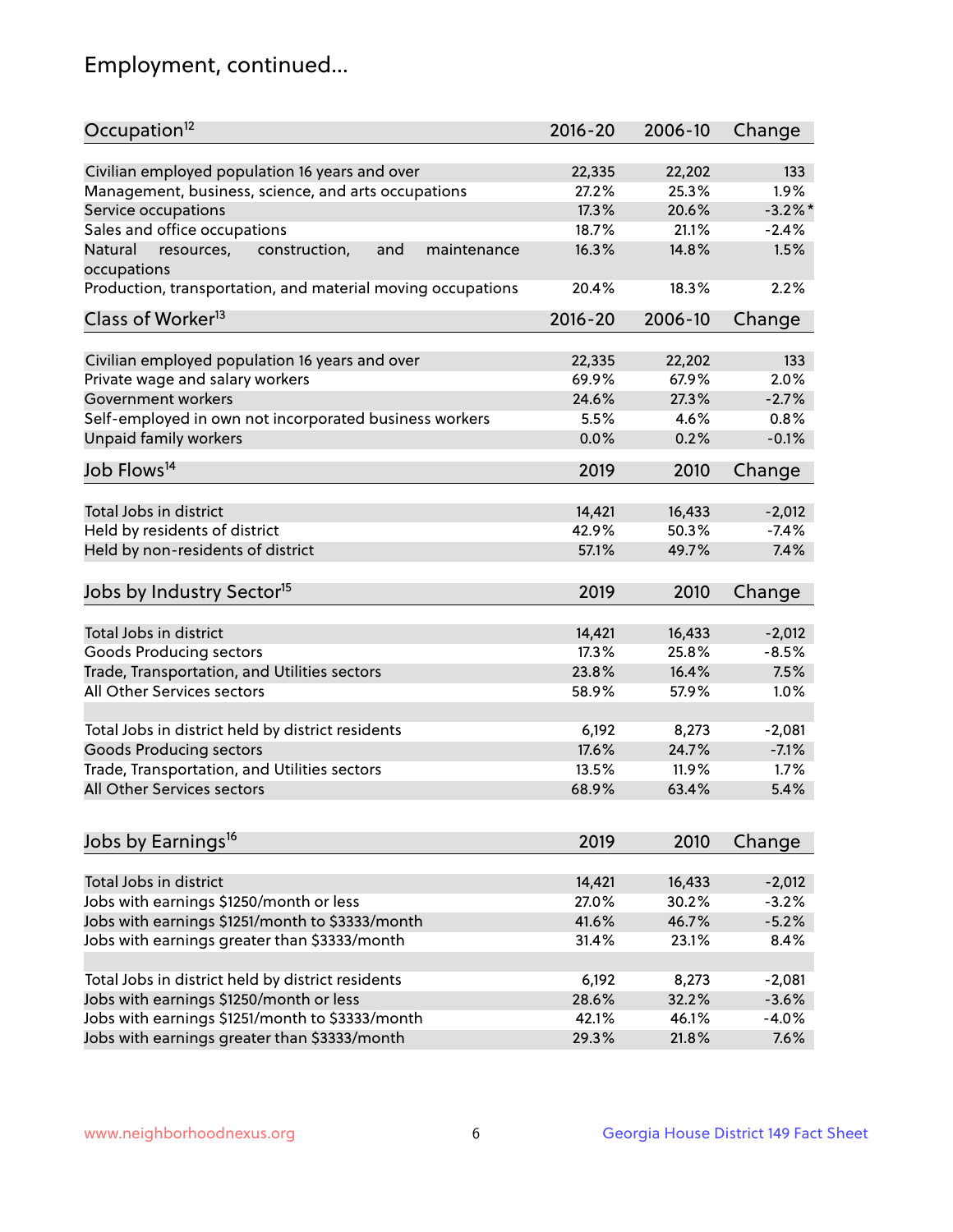## Employment, continued...

| 2010  | Change                                                       |
|-------|--------------------------------------------------------------|
|       |                                                              |
|       | $-2,012$                                                     |
|       | 1.5%                                                         |
|       | $-6.8%$                                                      |
|       | 5.3%                                                         |
|       |                                                              |
| 8.273 | $-2,081$                                                     |
|       | 0.6%                                                         |
|       | $-6.0%$                                                      |
|       | 5.4%                                                         |
|       | 16,433<br>19.9%<br>60.0%<br>20.1%<br>18.4%<br>59.2%<br>22.4% |

#### Education

| School Enrollment <sup>18</sup>                | $2016 - 20$ | 2006-10 | Change     |
|------------------------------------------------|-------------|---------|------------|
|                                                |             |         |            |
| Population 3 years and over enrolled in school | 12,914      | 15,043  | $-2,128*$  |
| Nursery school, preschool                      | 6.3%        | 4.6%    | $1.7\%$    |
| Kindergarten                                   | 4.4%        | 5.0%    | $-0.6%$    |
| Elementary school (grades 1-8)                 | 44.2%       | 44.1%   | 0.1%       |
| High school (grades 9-12)                      | 21.7%       | 24.8%   | $-3.1%$    |
| College or graduate school                     | 23.4%       | 21.6%   | $1.9\%$    |
| Educational Attainment <sup>19</sup>           | $2016 - 20$ | 2006-10 | Change     |
|                                                |             |         |            |
| Population 25 years and over                   | 44,661      | 43,037  | 1,624      |
| Less than 9th grade                            | 6.0%        | 9.3%    | $-3.2%$ *  |
| 9th to 12th grade, no diploma                  | 10.9%       | 17.8%   | $-7.0\%$ * |
| High school graduate (includes equivalency)    | 43.7%       | 43.5%   | 0.2%       |
| Some college, no degree                        | 19.4%       | 12.0%   | $7.4\%$ *  |
| Associate's degree                             | 7.0%        | 6.5%    | 0.5%       |
| Bachelor's degree                              | 7.8%        | 6.6%    | 1.3%       |
| Graduate or professional degree                | 5.2%        | 4.3%    | $0.9\%$    |
|                                                |             |         |            |
| Percent high school graduate or higher         | 83.1%       | 72.9%   | 10.2%*     |
| Percent bachelor's degree or higher            | 13.0%       | 10.9%   | 2.1%       |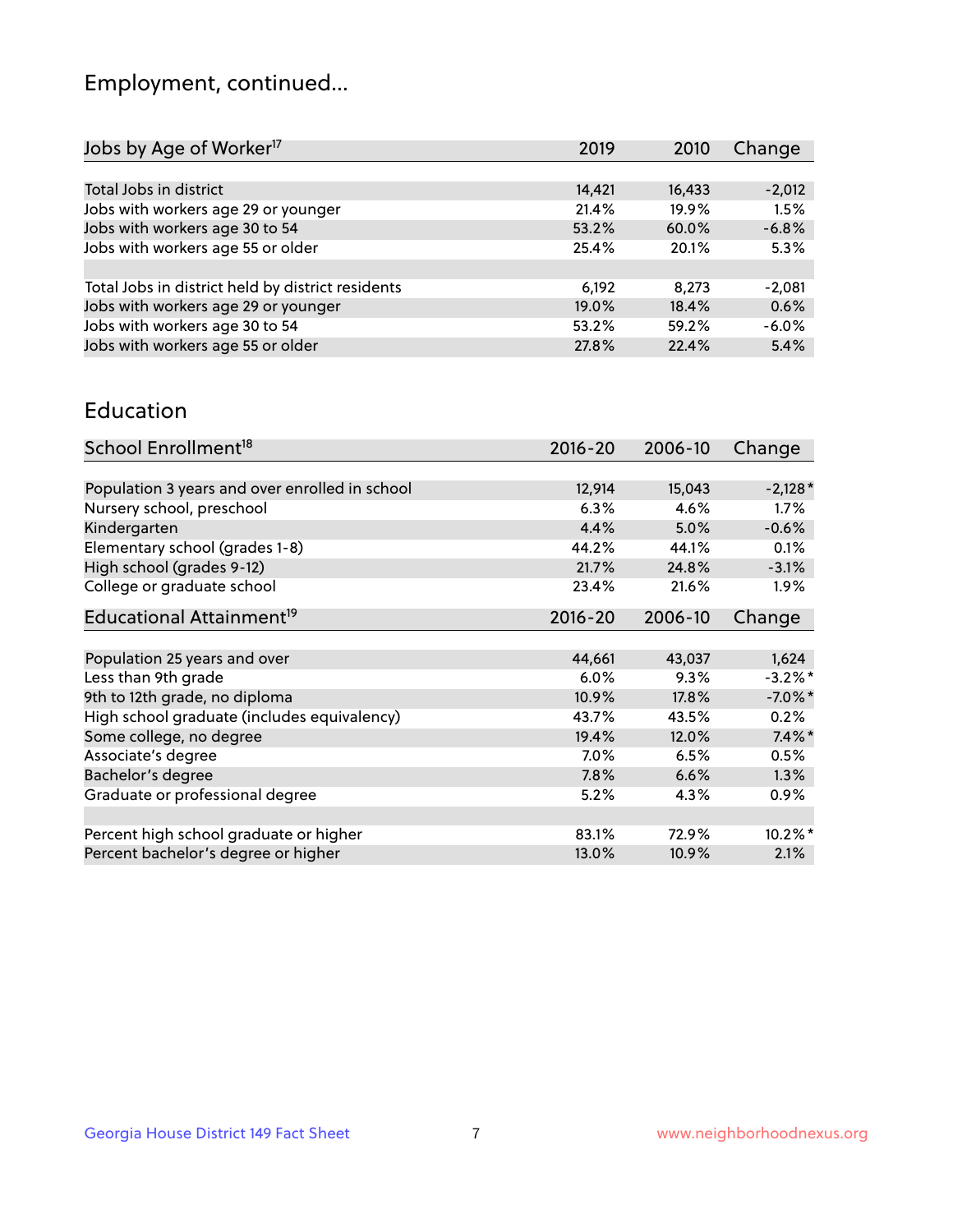## Housing

| Households by Type <sup>20</sup>                     | 2016-20     | 2006-10 | Change     |
|------------------------------------------------------|-------------|---------|------------|
|                                                      |             |         |            |
| <b>Total households</b>                              | 21,385      | 22,507  | $-1,123*$  |
| Family households (families)                         | 68.4%       | 65.4%   | $3.0\%$ *  |
| With own children under 18 years                     | 25.6%       | 26.1%   | $-0.5%$    |
| Married-couple family                                | 46.9%       | 46.5%   | 0.4%       |
| With own children of the householder under 18 years  | 15.4%       | 16.2%   | $-0.8%$    |
| Male householder, no wife present, family            | 5.8%        | 3.7%    | $2.1\%$ *  |
| With own children of the householder under 18 years  | 2.5%        | 1.9%    | 0.7%       |
| Female householder, no husband present, family       | 15.7%       | 15.2%   | 0.5%       |
| With own children of the householder under 18 years  | 7.7%        | 8.0%    | $-0.3%$    |
| Nonfamily households                                 | 31.6%       | 34.6%   | $-3.0%$    |
| Householder living alone                             | 27.8%       | 30.7%   | $-2.9%$    |
| 65 years and over                                    | 12.7%       | 12.9%   | $-0.2%$    |
|                                                      |             |         |            |
| Households with one or more people under 18 years    | 30.7%       | 30.2%   | 0.5%       |
| Households with one or more people 65 years and over | 36.3%       | 29.1%   | $7.2\%$ *  |
|                                                      |             |         |            |
| Average household size                               | 2.63        | 2.60    | 0.02       |
| Average family size                                  | 3.19        | 3.30    | $-0.11$    |
|                                                      |             |         |            |
| Housing Occupancy <sup>21</sup>                      | $2016 - 20$ | 2006-10 | Change     |
|                                                      |             |         |            |
| Total housing units                                  | 29,211      | 28,297  | $914*$     |
| Occupied housing units                               | 73.2%       | 79.5%   | $-6.3\%$ * |
| Vacant housing units                                 | 26.8%       | 20.5%   | $6.3\%$ *  |
|                                                      |             |         |            |
| Homeowner vacancy rate                               | 0.5         | 2.0     | $-1.5$     |
| Rental vacancy rate                                  | 7.6         | 10.2    | $-2.6$     |
|                                                      |             |         |            |
| Units in Structure <sup>22</sup>                     | 2016-20     | 2006-10 | Change     |
|                                                      |             |         |            |
| Total housing units                                  | 29,211      | 28,297  | $914*$     |
| 1-unit, detached                                     | 62.5%       | 63.5%   | $-1.0%$    |
| 1-unit, attached                                     | 0.7%        | 0.5%    | 0.2%       |
| 2 units                                              | 2.0%        | 3.0%    | $-1.0%$    |
| 3 or 4 units                                         | 2.4%        | 2.1%    | 0.3%       |
| 5 to 9 units                                         | 2.9%        | 1.5%    | 1.4%       |
| 10 to 19 units                                       | 0.4%        | 0.3%    | 0.0%       |
| 20 or more units                                     | 0.2%        | 0.5%    | $-0.3%$    |
| Mobile home                                          | 28.9%       | 28.6%   | 0.3%       |
| Boat, RV, van, etc.                                  | 0.0%        | 0.0%    | 0.0%       |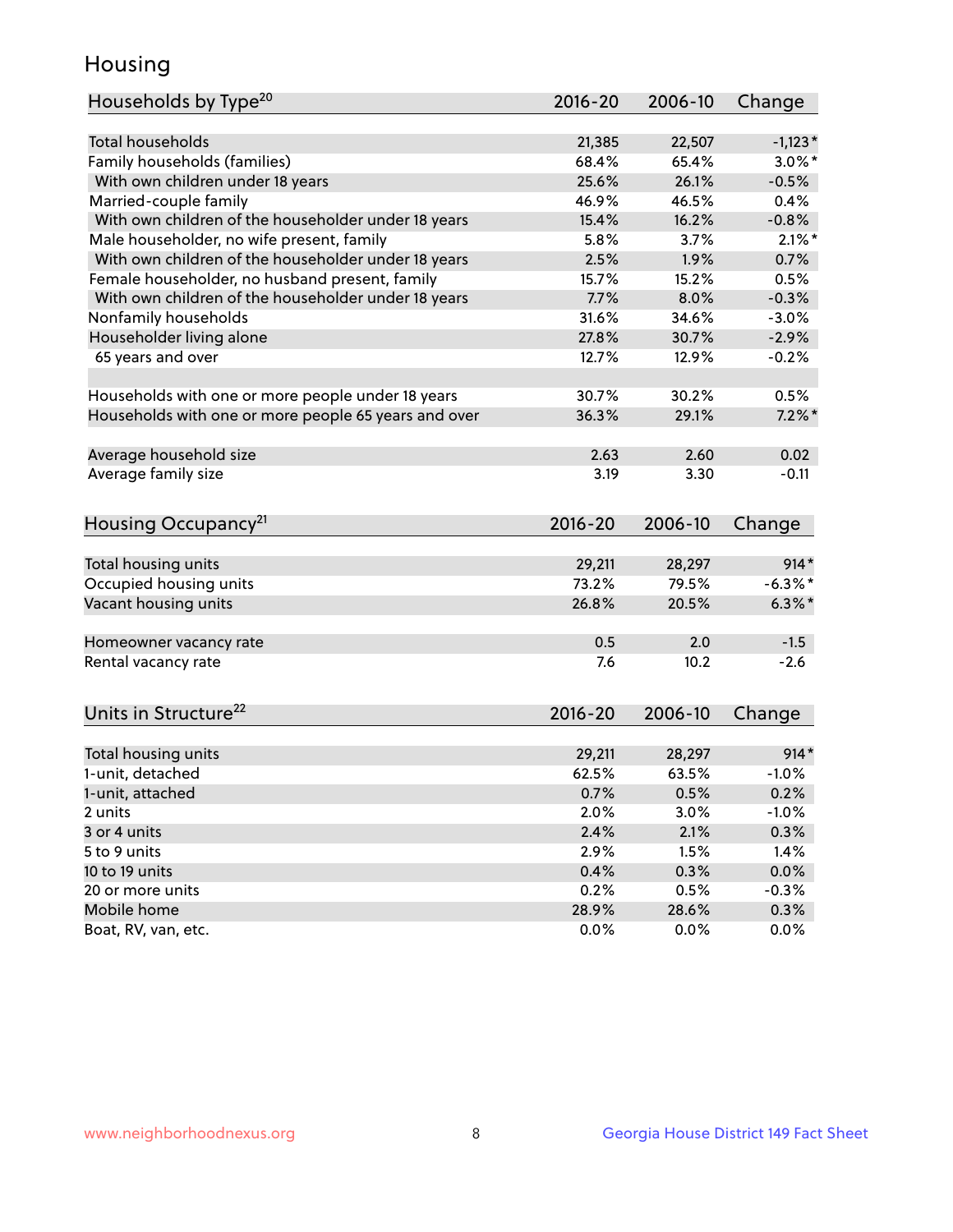## Housing, Continued...

| Year Structure Built <sup>23</sup>             | 2016-20     | 2006-10 | Change     |
|------------------------------------------------|-------------|---------|------------|
| Total housing units                            | 29,211      | 28,297  | $914*$     |
| Built 2014 or later                            | 0.9%        | (X)     | (X)        |
| Built 2010 to 2013                             | 1.5%        | (X)     | (X)        |
| Built 2000 to 2009                             | 12.6%       | 4.8%    | $7.8\%$ *  |
| Built 1990 to 1999                             | 19.3%       | 19.4%   | $-0.1%$    |
| Built 1980 to 1989                             | 15.6%       | 15.3%   | 0.3%       |
| Built 1970 to 1979                             | 17.7%       | 21.8%   | $-4.1\%$ * |
| Built 1960 to 1969                             | 13.6%       | 13.7%   | $-0.0%$    |
| Built 1950 to 1959                             | 8.7%        | 11.4%   | $-2.7\%$ * |
| Built 1940 to 1949                             | 4.1%        | 5.8%    | $-1.7%$ *  |
| Built 1939 or earlier                          | 5.9%        | 7.9%    | $-2.0\%$ * |
| Housing Tenure <sup>24</sup>                   | $2016 - 20$ | 2006-10 | Change     |
|                                                |             |         |            |
| Occupied housing units                         | 21,385      | 22,507  | $-1,123*$  |
| Owner-occupied                                 | 73.7%       | 72.0%   | 1.7%       |
| Renter-occupied                                | 26.3%       | 28.0%   | $-1.7%$    |
| Average household size of owner-occupied unit  | 2.64        | 2.63    | 0.01       |
| Average household size of renter-occupied unit | 2.58        | 2.53    | 0.05       |
| Residence 1 Year Ago <sup>25</sup>             | $2016 - 20$ | 2006-10 | Change     |
| Population 1 year and over                     | 62,056      | 63,984  | $-1,928$   |
| Same house                                     | 91.5%       | 91.2%   | 0.3%       |
| Different house in the U.S.                    | 8.4%        | 8.5%    | $-0.1%$    |
| Same county                                    | 3.2%        | 4.2%    | $-1.0%$    |
| Different county                               | 5.1%        | 4.3%    | 0.9%       |
| Same state                                     | 4.4%        | 3.3%    | 1.1%       |
| Different state                                | 0.7%        | 0.9%    | $-0.2%$    |
| Abroad                                         | 0.2%        | 0.4%    | $-0.2%$    |
| Value of Housing Unit <sup>26</sup>            | $2016 - 20$ | 2006-10 | Change     |
| Owner-occupied units                           | 15,763      | 16,216  | $-453$     |
| Less than \$50,000                             | 28.1%       | 32.6%   | $-4.4%$    |
| \$50,000 to \$99,999                           | 31.1%       | 36.7%   | $-5.6\%$ * |
| \$100,000 to \$149,999                         | 13.7%       | 15.3%   | $-1.6%$    |
| \$150,000 to \$199,999                         | 13.5%       | 7.8%    | $5.7\%$ *  |
| \$200,000 to \$299,999                         | 8.8%        | 5.7%    | 3.1%       |
| \$300,000 to \$499,999                         | 3.2%        | 1.4%    | 1.8%       |
| \$500,000 to \$999,999                         | 0.6%        | 0.5%    | 0.1%       |
| \$1,000,000 or more                            | 1.0%        | 0.0%    | 0.9%       |
| Median (dollars)                               | 80,455      | 70,804  | $9,651*$   |
| Mortgage Status <sup>27</sup>                  | $2016 - 20$ | 2006-10 | Change     |
|                                                |             |         |            |
| Owner-occupied units                           | 15,763      | 16,216  | $-453$     |
| Housing units with a mortgage                  | 33.5%       | 39.9%   | $-6.4\%$ * |
| Housing units without a mortgage               | 66.5%       | 60.1%   | $6.4\% *$  |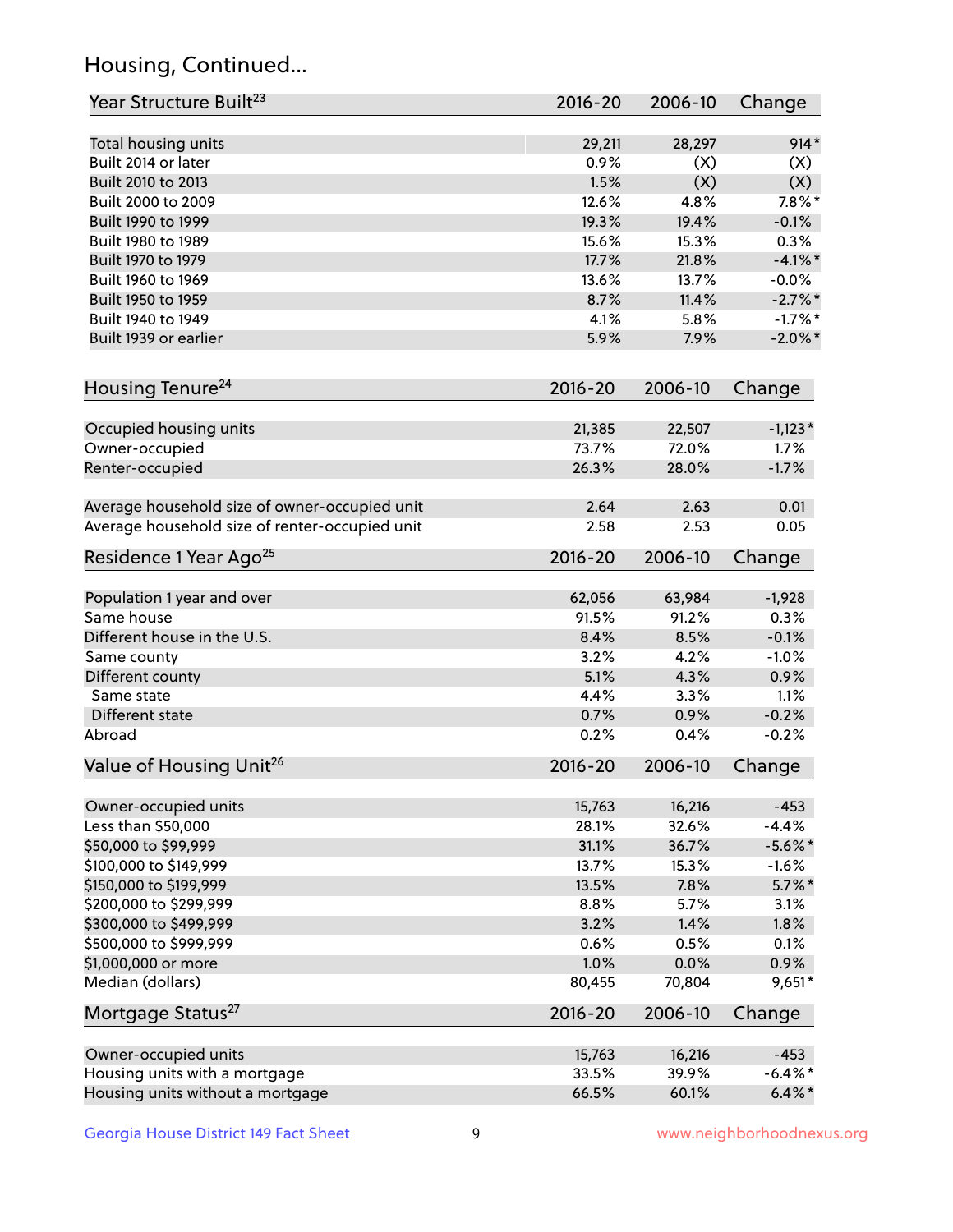## Housing, Continued...

| Selected Monthly Owner Costs <sup>28</sup>                                            | 2016-20 | 2006-10 | Change     |
|---------------------------------------------------------------------------------------|---------|---------|------------|
| Housing units with a mortgage                                                         | 5,277   | 6,472   | $-1,196*$  |
| Less than \$300                                                                       | 0.0%    | 0.5%    | $-0.5%$    |
| \$300 to \$499                                                                        | 0.9%    | 4.6%    | $-3.7%$    |
| \$500 to \$999                                                                        | 44.6%   | 57.1%   | $-12.5%$ * |
| \$1,000 to \$1,499                                                                    | 33.1%   | 26.3%   | 6.8%       |
| \$1,500 to \$1,999                                                                    | 12.6%   | 9.8%    | 2.9%       |
| \$2,000 to \$2,999                                                                    | 6.7%    | 1.5%    | 5.1%       |
| \$3,000 or more                                                                       | 2.0%    | 0.2%    | $1.8\%$    |
| Median (dollars)                                                                      | 1,049   | 866     | $183*$     |
| Housing units without a mortgage                                                      | 10,487  | 9,744   | 743        |
| Less than \$150                                                                       | 5.0%    | 8.6%    | $-3.6%$    |
| \$150 to \$249                                                                        | 22.1%   | 26.8%   | $-4.7%$    |
| \$250 to \$349                                                                        | 23.4%   | 28.3%   | $-4.9%$ *  |
| \$350 to \$499                                                                        | 25.7%   | 25.3%   | 0.4%       |
| \$500 to \$699                                                                        | 15.8%   | 7.8%    | $8.1\%$ *  |
| \$700 or more                                                                         | 8.1%    | 3.2%    | 4.8%*      |
| Median (dollars)                                                                      | 348     | 300     | 48*        |
| Selected Monthly Owner Costs as a Percentage of<br>Household Income <sup>29</sup>     |         |         | Change     |
| Housing units with a mortgage (excluding units where<br>SMOCAPI cannot be computed)   | 5,243   | 6,412   | $-1,169*$  |
| Less than 20.0 percent                                                                | 48.9%   | 49.3%   | $-0.4%$    |
| 20.0 to 24.9 percent                                                                  | 12.3%   | 15.7%   | $-3.4%$    |
| 25.0 to 29.9 percent                                                                  | 8.1%    | 11.3%   | $-3.3%$    |
| 30.0 to 34.9 percent                                                                  | 4.0%    | 4.5%    | $-0.5%$    |
| 35.0 percent or more                                                                  | 26.8%   | 19.2%   | 7.6%       |
| Not computed                                                                          | 34      | 60      | $-26$      |
| Housing unit without a mortgage (excluding units where<br>SMOCAPI cannot be computed) | 10,297  | 9,525   | 772        |
| Less than 10.0 percent                                                                | 45.9%   | 40.1%   | $5.8\%$ *  |
| 10.0 to 14.9 percent                                                                  | 20.6%   | 15.6%   | $5.0\%$ *  |
| 15.0 to 19.9 percent                                                                  | 11.8%   | 14.1%   | $-2.3%$    |
| 20.0 to 24.9 percent                                                                  | 5.9%    | 7.3%    | $-1.5%$    |
| 25.0 to 29.9 percent                                                                  | 2.7%    | 6.8%    | $-4.1%$ *  |
| 30.0 to 34.9 percent                                                                  | 2.2%    | 4.7%    | $-2.6%$    |
| 35.0 percent or more                                                                  | 10.9%   | 11.4%   | $-0.4%$    |
| Not computed                                                                          | 190     | 218     | $-29$      |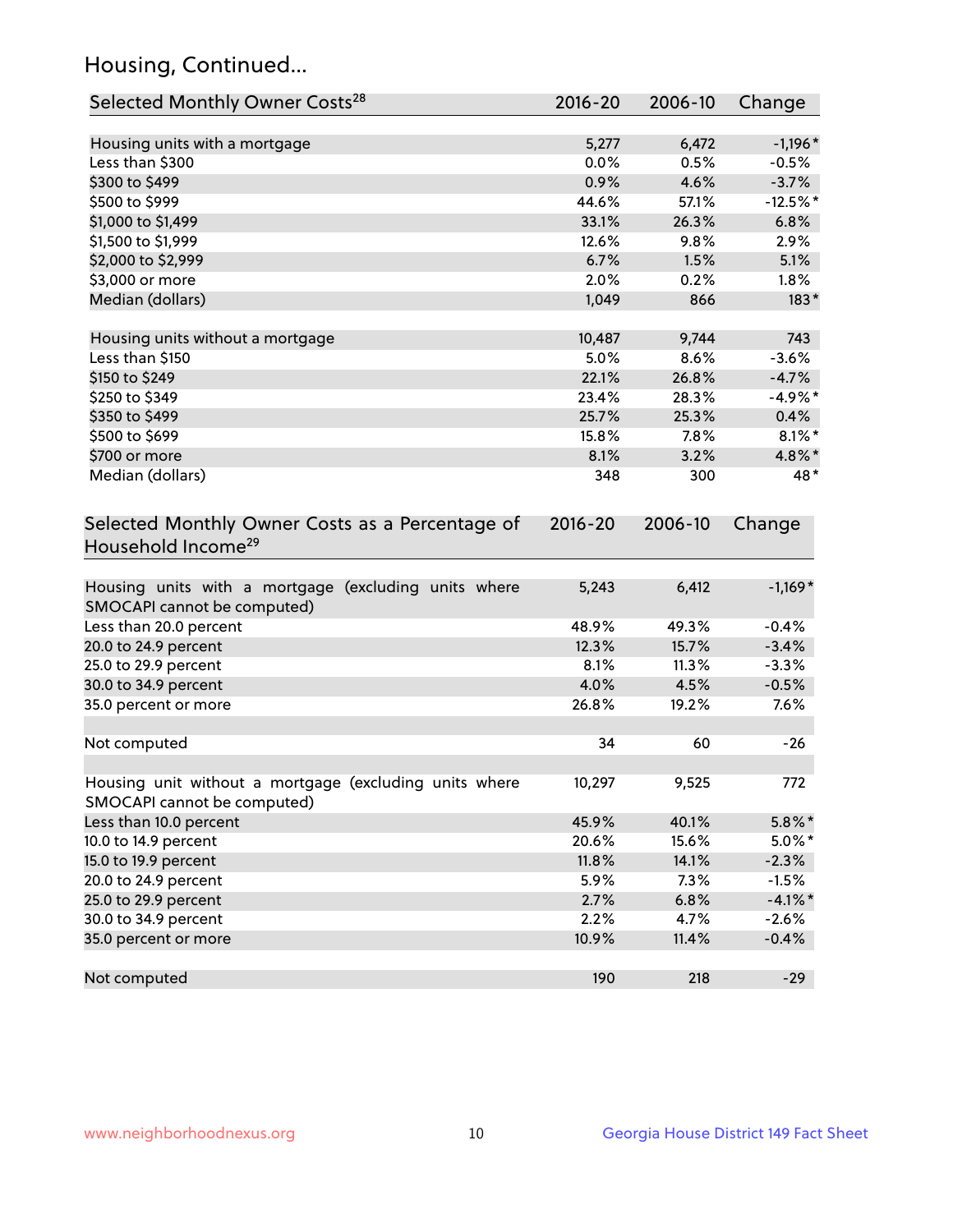## Housing, Continued...

| Gross Rent <sup>30</sup>   | 2016-20 | 2006-10 | Change   |
|----------------------------|---------|---------|----------|
|                            |         |         |          |
| Occupied units paying rent | 4,451   | 5,173   | $-722$   |
| Less than \$200            | 4.3%    | 9.5%    | $-5.1%$  |
| \$200 to \$499             | 23.8%   | 40.6%   | $-16.8%$ |
| \$500 to \$749             | 50.8%   | 32.4%   | 18.4%    |
| \$750 to \$999             | 14.7%   | 13.4%   | 1.3%     |
| \$1,000 to \$1,499         | 4.9%    | 4.0%    | 0.9%     |
| \$1,500 to \$1,999         | 1.5%    | $0.0\%$ | 1.5%     |
| \$2,000 or more            | 0.0%    | 0.1%    | $-0.1%$  |
| Median (dollars)           | 595     | 499     | $95*$    |
|                            |         |         |          |
| No rent paid               | 1,171   | 1,119   | 52       |
|                            |         |         |          |

| Gross Rent as a Percentage of Household Income <sup>31</sup>                   | $2016 - 20$ | 2006-10  | Change  |
|--------------------------------------------------------------------------------|-------------|----------|---------|
|                                                                                |             |          |         |
| Occupied units paying rent (excluding units where GRAPI<br>cannot be computed) | 4,284       | 4,690    | $-406$  |
| Less than 15.0 percent                                                         | 16.1%       | 16.1%    | $0.0\%$ |
| 15.0 to 19.9 percent                                                           | 14.4%       | 15.2%    | $-0.8%$ |
| 20.0 to 24.9 percent                                                           | $9.6\%$     | $16.9\%$ | $-7.4%$ |
| 25.0 to 29.9 percent                                                           | 14.5%       | 5.3%     | 9.2%    |
| 30.0 to 34.9 percent                                                           | 6.5%        | 10.2%    | $-3.6%$ |
| 35.0 percent or more                                                           | 38.9%       | 36.4%    | 2.5%    |
|                                                                                |             |          |         |
| Not computed                                                                   | 1,337       | 1,601    | $-264$  |

## Transportation

| Commuting to Work <sup>32</sup>           | 2016-20 | 2006-10 | Change  |
|-------------------------------------------|---------|---------|---------|
|                                           |         |         |         |
| Workers 16 years and over                 | 22,128  | 21,692  | 436     |
| Car, truck, or van - drove alone          | 87.3%   | 88.2%   | $-0.9%$ |
| Car, truck, or van - carpooled            | $8.0\%$ | 8.2%    | $-0.2%$ |
| Public transportation (excluding taxicab) | $0.3\%$ | 0.3%    | 0.0%    |
| Walked                                    | 0.8%    | 1.2%    | $-0.5%$ |
| Other means                               | 1.4%    | 0.9%    | 0.5%    |
| Worked at home                            | 2.2%    | 1.1%    | 1.1%    |
|                                           |         |         |         |
| Mean travel time to work (minutes)        | 27.0    | 24.3    | 2.7     |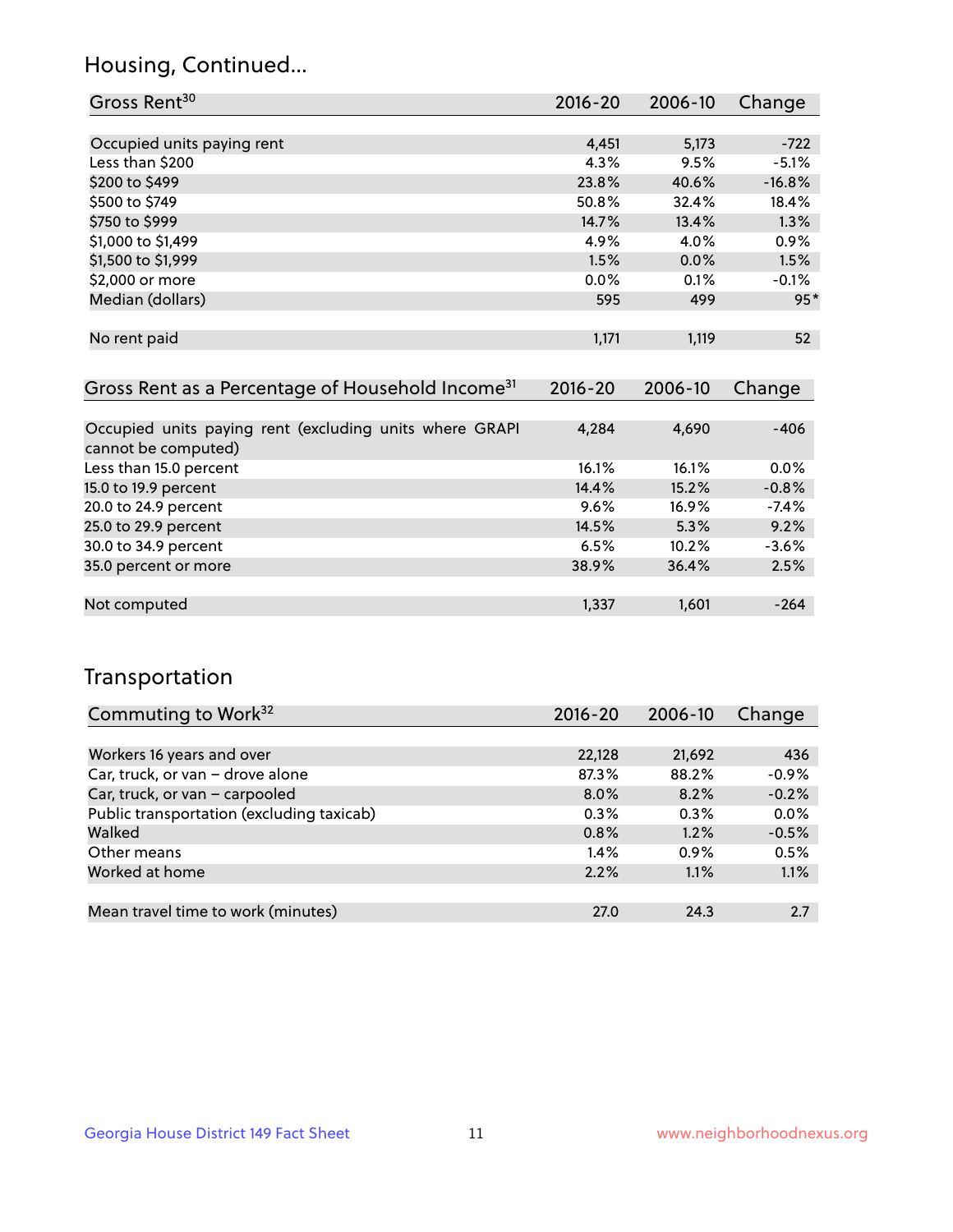## Transportation, Continued...

| Vehicles Available <sup>33</sup> | $2016 - 20$ | 2006-10 | Change    |
|----------------------------------|-------------|---------|-----------|
|                                  |             |         |           |
| Occupied housing units           | 21,385      | 22,507  | $-1.123*$ |
| No vehicles available            | 6.1%        | 8.6%    | $-2.5%$ * |
| 1 vehicle available              | 35.8%       | 38.2%   | $-2.3%$   |
| 2 vehicles available             | 32.9%       | 33.5%   | $-0.6%$   |
| 3 or more vehicles available     | 25.2%       | 19.8%   | $5.4\%$ * |

#### Health

| Health Insurance coverage <sup>34</sup>                 | 2016-20 |
|---------------------------------------------------------|---------|
|                                                         |         |
| Civilian Noninstitutionalized Population                | 57,213  |
| With health insurance coverage                          | 89.6%   |
| With private health insurance coverage                  | 62.9%   |
| With public health coverage                             | 41.3%   |
| No health insurance coverage                            | 10.4%   |
| Civilian Noninstitutionalized Population Under 19 years | 12,784  |
| No health insurance coverage                            | 3.3%    |
| Civilian Noninstitutionalized Population 19 to 64 years | 33,345  |
| In labor force:                                         | 21,821  |
| Employed:                                               | 20,892  |
| With health insurance coverage                          | 86.3%   |
| With private health insurance coverage                  | 81.2%   |
| With public coverage                                    | 7.5%    |
| No health insurance coverage                            | 13.7%   |
| Unemployed:                                             | 930     |
| With health insurance coverage                          | 73.3%   |
| With private health insurance coverage                  | 48.1%   |
| With public coverage                                    | 34.3%   |
| No health insurance coverage                            | 26.7%   |
| Not in labor force:                                     | 11,524  |
| With health insurance coverage                          | 79.9%   |
| With private health insurance coverage                  | 46.5%   |
| With public coverage                                    | 46.2%   |
| No health insurance coverage                            | 20.1%   |